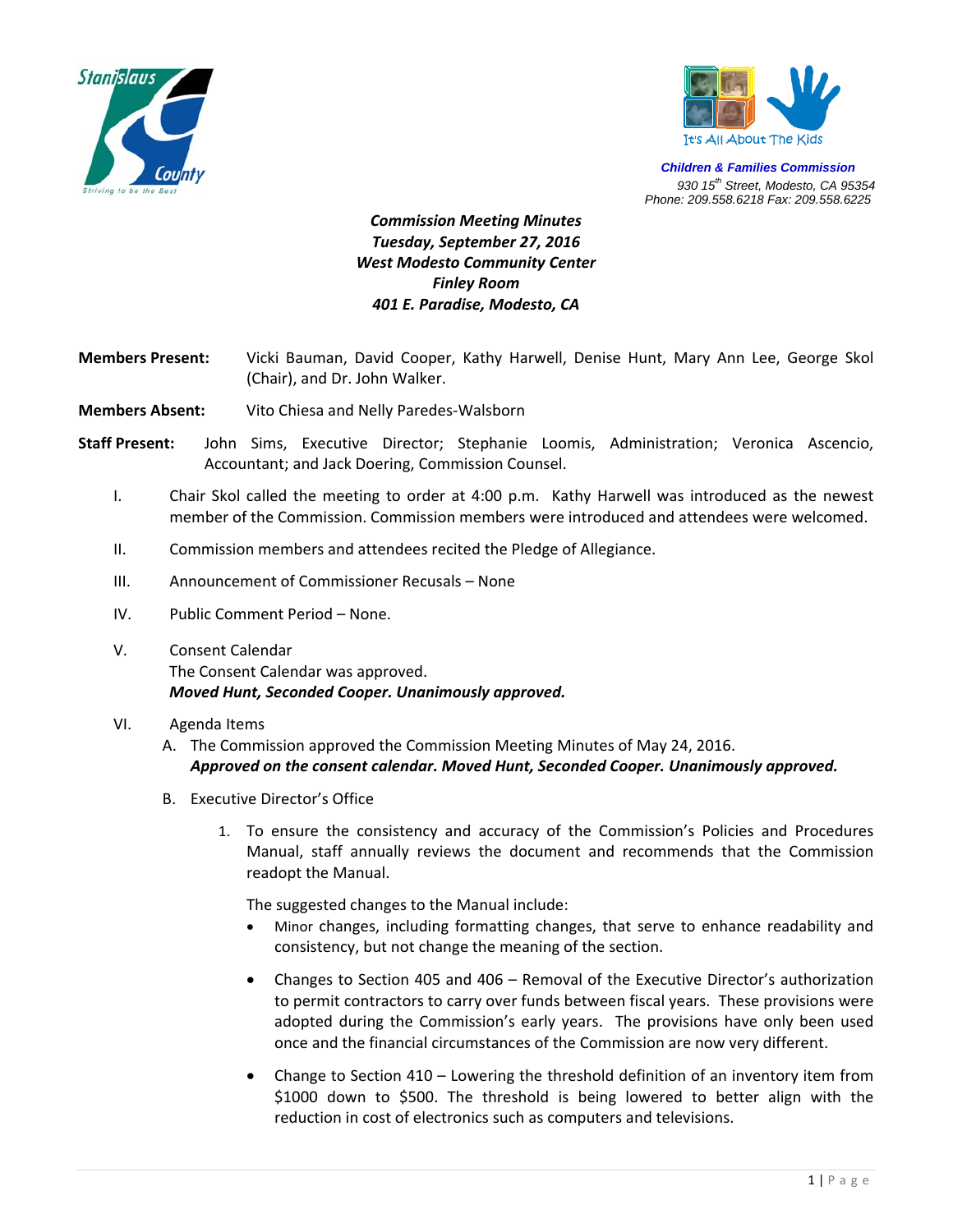The Commission heard a presentation on the revisions and opened a Public Hearing at 4:08 p.m. to hear comments from the public. Hearing no comments from the public, the hearing was closed at 4:09 p.m.

The Commission adopted the revised Policies and Procedures Manual and instructed staff to place the manual on the Commission's website.

## *Moved Walker, Seconded Cooper. Unanimously approved.*

2. California Health and Safety Code Section 130150 requires local Children and Families Commission to conduct a public hearing on the Annual Audit and to submit the audit to the State by November 1st of each year.

The Commission contracted with Brown and Armstrong to perform the annual audit.

The Commission heard a presentation from Veronica Ascencio on the audit. The audit had no findings or recommendations for the 2015‐2016 fiscal year. Commission thanked Veronica Ascencio, staff, and partners for delivering another clean audit.

The Public Hearing on the audit was opened at 4:18 p.m. by Chair Skol and, hearing no comments, the Public Hearing was closed at 4:19 p.m.

The Commission accepted the 2015‐2016 audit report. *Moved Lee, Hunt. Unanimously approved.*

3. Section 9.70.090 of the County Code, which established the Commission, prescribes that the members of the Commission shall annually elect a Chairperson who shall serve for a term of one year. The Commission By‐Laws indicate that the terms of the Chair and Vice Chair are from September  $1<sup>st</sup>$  to August 31st.

According to the Commission's By‐Laws, the Executive Committee serves as the Nominating Committee to develop a slate of candidates for the office of Vice‐Chair. Commissioner Skol reported that Commissioner Harwell was the recommended candidate for the Office of Vice Chair.

The recommendation to elect Kathy Harwell as Vice Chair was approved. *Moved Lee, Seconded Hunt. Abstained Harwell. Unanimously approved.*

Committee Reports – *Approved on the consent calendar. Moved Hunt, Seconded Cooper. Unanimously approved.*

C.

- 1. The Commission accepted the minutes for the Administrative Committee meeting held on September 12, 2016 – including the Monthly Contract Financial Report as of June 30, 2016 and the Quarterly Financial Report as of June 2016.
- 2. The Commission accepted the minutes for the Operations Committee meeting held on September 15, 2016.
- 3. The Commission accepted the minutes for the Executive Committee meeting held on September 21, 2016.
- D. The Commission heard a presentation from Yamilet Valladolid and Vanessa Pulido from El Concilio on the La Familia Counseling program. They gave an overview of services provided by the program to residents in Stanislaus County and shared the impact the program has on its clients. They thanked the Commission for all the support the program has received over the years from the Commission.